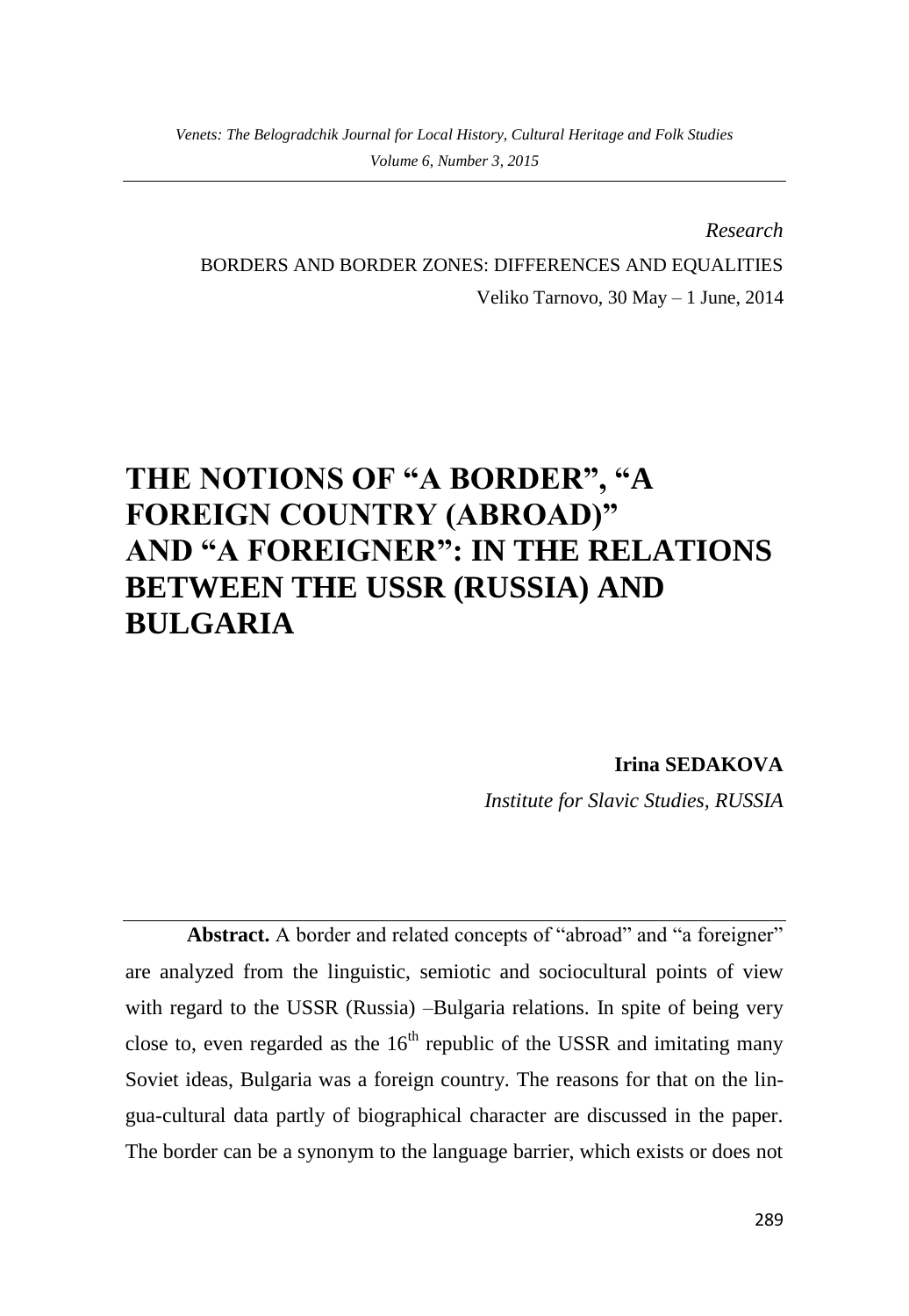exist between native speakers of Bulgarian and Russian. The new developments of mutual Russian-Bulgarian language communication on the Bulgaria seashore provide us new data of the symbolism of temporal and spatial borders.

*Keywords:* border, abroad, foreign, Bulgaria, Russia, USSR, sociolinguistics, semiotics

#### **Introduction**

Among many publications on the border in its direct and symbolic meanings and manifestations, analysis of the concept of a frontier<sup>1)</sup> between former socialist countries has not yet been undertaken. The study of the corresponding notions of "abroad" and "a foreigner" applied to two brother socialist countries and peoples also has not been carried out.

Still, there is much being happening in the field of boundary research. In 1976, the Association of Borderland Studies (ABS) was founded and developed into a broad academic network with many conferences, publications, exchange of ideas on international frontier issues.<sup>2)</sup> The Association publishes the "Journal of Borderland Studies" which periodically discusses the most topical problems.

During just this (2014) year there are several conferences on this theme organized, among them the conference Borders and border zones: differences and equalities, Veliko Tarnovo, Bulgaria; Contextualizing Changes: Migrations, Shifting Borders and New Identities in Eastern Europe October, 4-8,in Sofia, Bulgaria; Berlin Border Seminar, November 8-10 in Berlin, Germany (to celebrate the  $25<sup>th</sup>$  anniversary of the Fall of the Wall), the conference of the mentioned above ABS - Post-Cold War Borders: Global Trends and Regional Responses (Joensuu, Finland – St Petersburg, Russia, June 8-13, 2014) and others. The academic interest reflects the political and economic situation, as well as the rise of the everyday discourse on the notion of the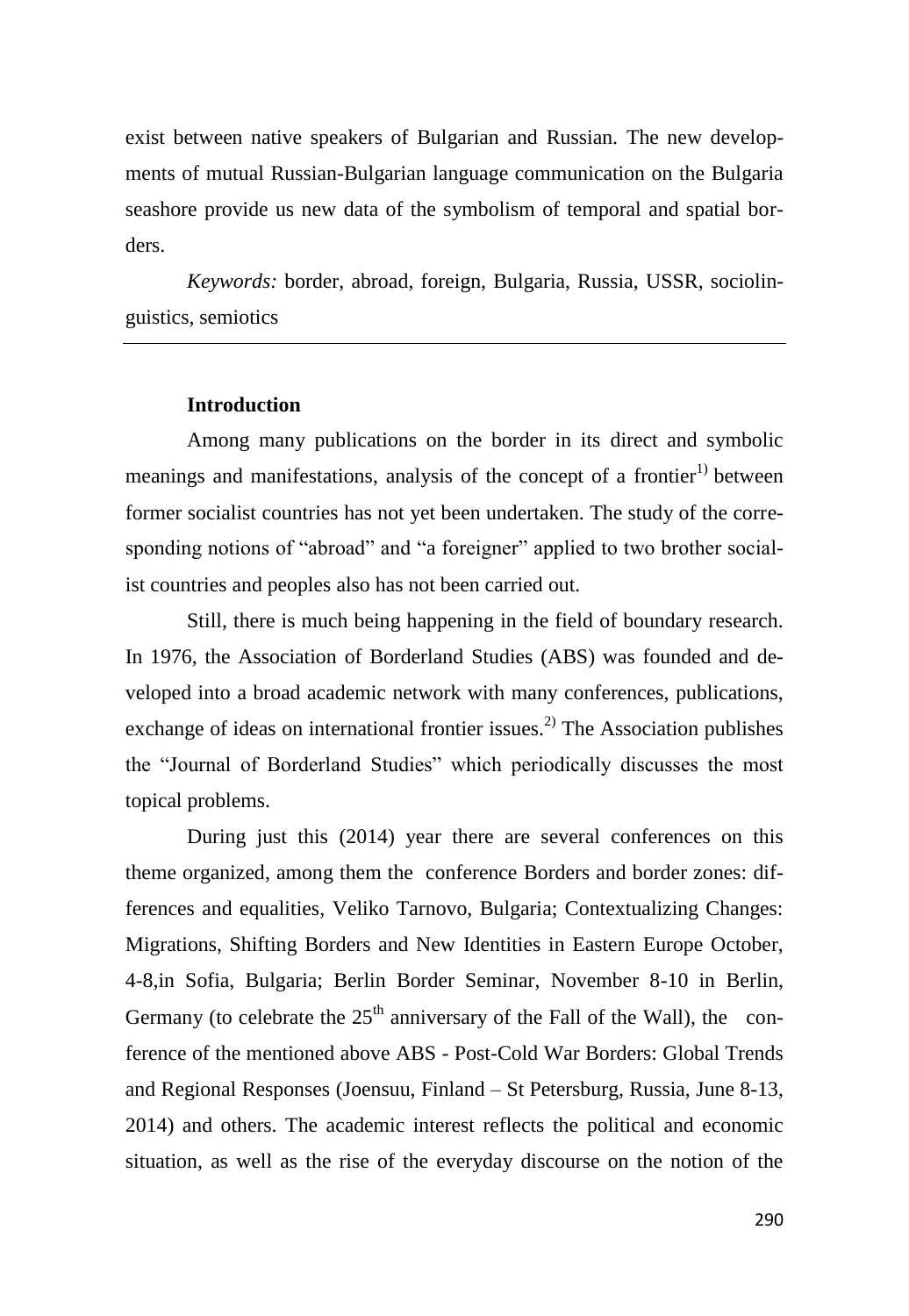border. This interest in the contemporary borders is supported by the drastic changes in the frontiers which take place in front of our eyes. Speaking of Russian foreign policy we keep in mind the latest events in the Ukraine and the Crimea and political and public discussions that followed. Several months after the revolution in the Ukraine and the annexation of the Crimea Russia as a response to the Western restrictive decisions adopts sanctions (since August 6, 2014 and they are going on) against the import of the food from the EU, the USA and other countries which brings the population back to the Soviet times of isolation, when behind the borders, "abroad", the country was surrounded by Western enemies. In modern Russia, the mass media's dominating style is aggressive and is turned against many countries, blaming them in many 'sins'. Actually, in the newest Russian policy we are witnessing an unexpected impressive reoccurrence to the former Soviet socialist isolation and reluctance to the openness.

These changes bring to life memories of the former Soviet times and return of the "old-new" imperial perception of the borders, friendship, fraternity and abroad. Thus the topicality of the multifaceted nature of the borders is still here and is even growing. The relevance of the borders in the socialist and post-socialist newest time has especially to be discussed in full.

#### **Aims, data and methodology**

The modern life being so dynamic, permanently supplies us with new facts in all the spheres. Nowadays synchrony quickly turns into diachrony, new events immediately become history. Konstantin von Eggert, one of the prominent Russian journalists writes on that:

I just came across a one-year old comment on Pussy Riot by Ksenia Luchenko in the Colta magazine. I got the impression that it all took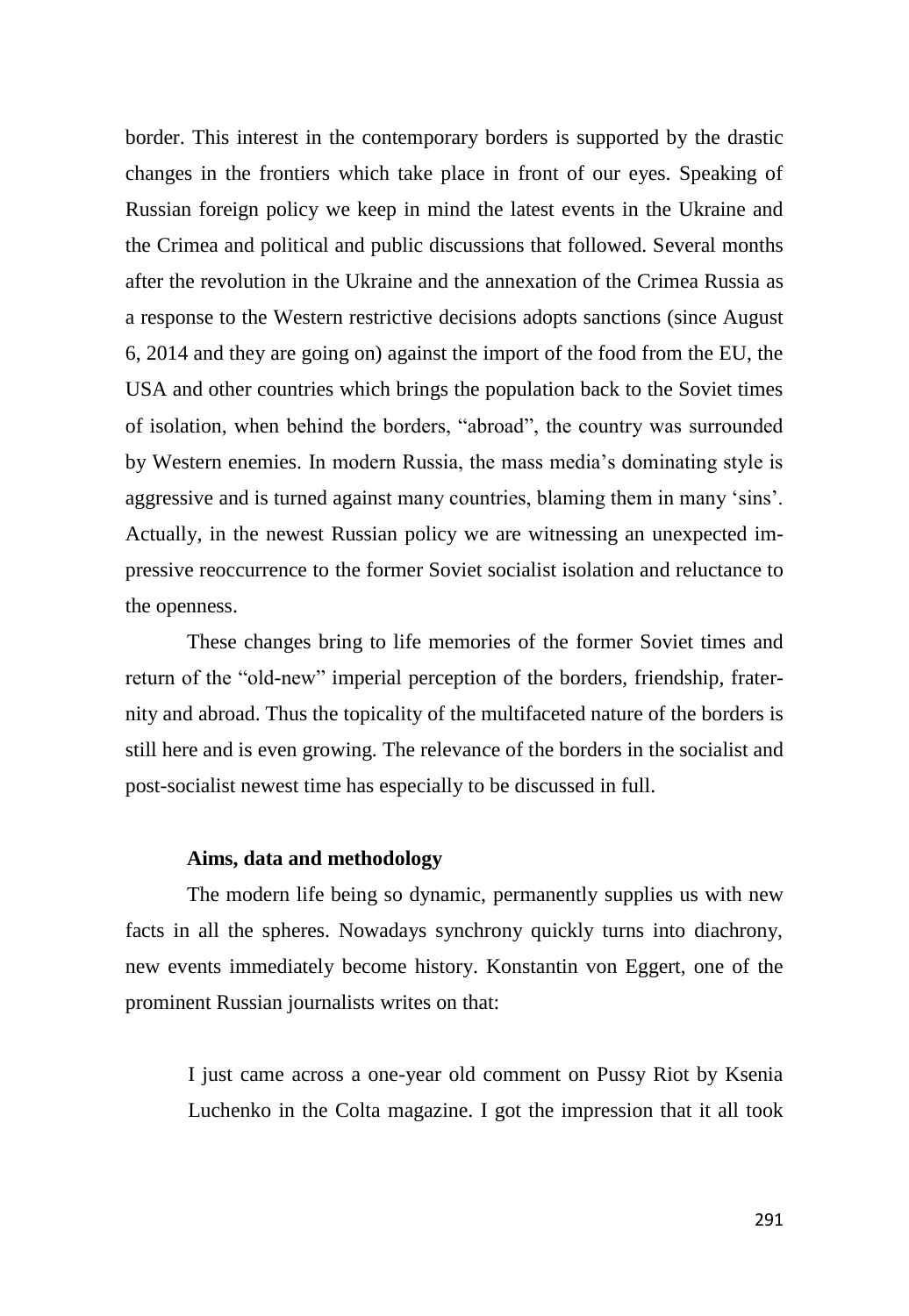place 20 years ago. I think that in time of two years our comments of today would be accepted as if coming from the ancient times. $3$ )

So the modern scholars of the former socialist countries have a very important task to follow the novelties and – which is probably even more important – to analyze the reception of this data by the society and the comments.

Another task of the scholars is while keeping on the historical memory, to give evidence to what they have seen and experienced themselves. This type of analysis is known as "biographical studies" and is very productive in the field of cross-cultural investigations (more on this see a special issue of "Bulgarian Ethnology", 2004, № 4). The role of self-reflection and autobiographical commentaries is getting more adepts in humanities.

In my academic biography, this is the case of Bulgarian-Soviet (Russian) relations on various levels in different situations and types of communications. The paper is based on my own explorations and observations since 1973 when as a student of Moscow state University I started to study Bulgarian language at the Department of Slavic Philology at the faculty of Philology. My experience can be denoted also as inclusive observation, because I traveled a lot to Bulgaria, beginning from the second year at the University, and almost every year after it. It also includes field research in Bulgaria, as well as simultaneous translation and work with the official delegations in the Soviet Union. The 40 years which I have spent studying and then teaching Bulgarian, communicating with Bulgarians and visiting the country gave me a lot of material, which I can use for linguistic and sociocultural analysis. Another prospective for analysis of these observations gives the fast developing intercultural communication studies, which, by the way, have not been investigated as far as any two socialist countries are concerned.<sup>4)</sup>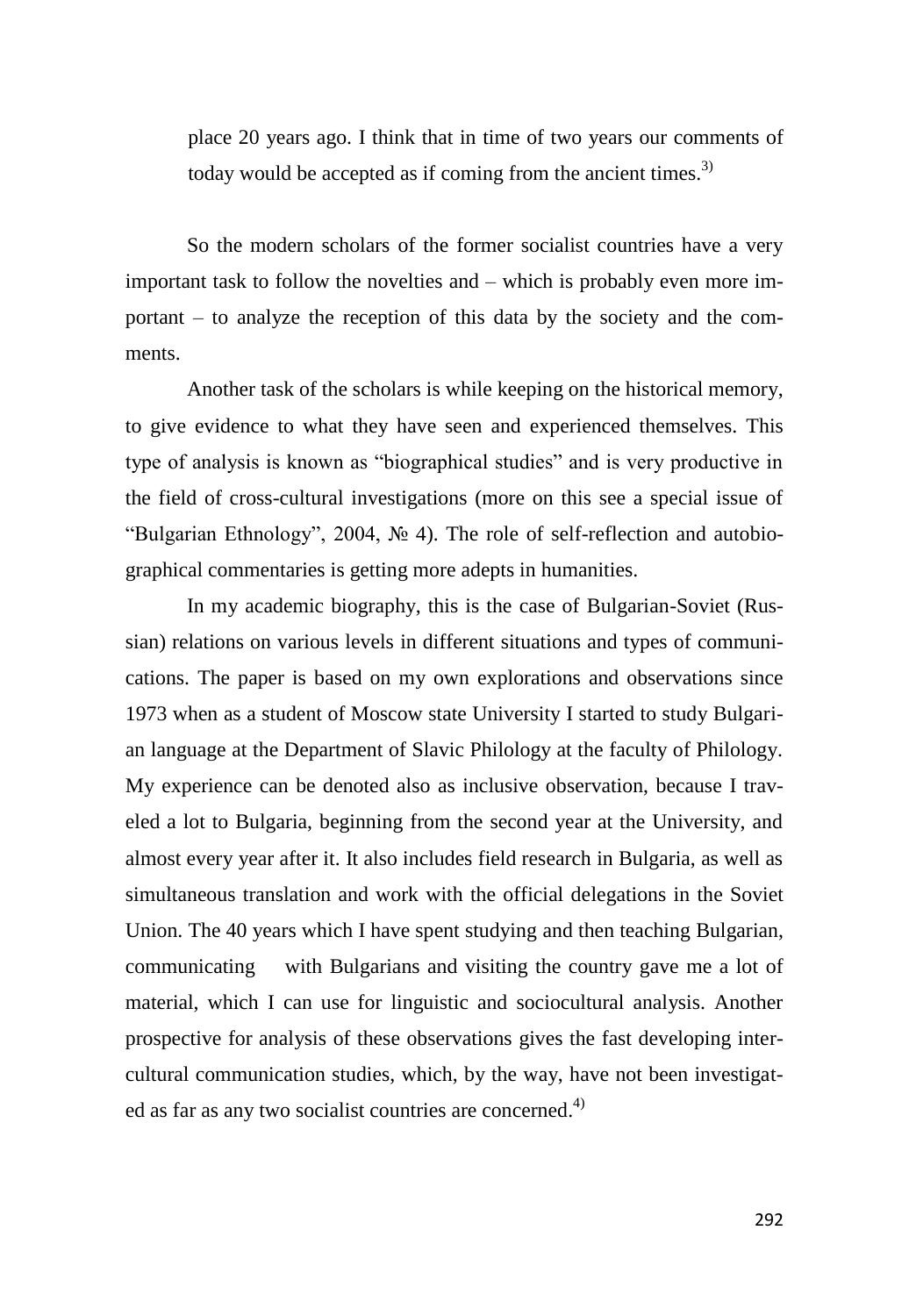This paper methodologically falls into the field of historical sociolinguistics, and intercultural studies since during the last 25 years depicted great changes took place, and the temporal border – the perestroika drew new spatial lines and borders. Such a study, partly based on personal memory, is very important nowadays, since, as we can judge when we talk to younger generations the history is being wiped away<sup>5)</sup>, it is important to understand the relations between former socialist countries and their contemporary development. Many of the details in the relations between Russia and Bulgaria trace back into the socialist part.

The aim of my paper is to dwell upon the semantics and symbolism of a border as represented in the vocabulary of Russian and Bulgarian languages, to explore the specifics of the borders(s) during the socialist time and finally to examine whether Bulgaria and the Soviet Union have seen each other as alien and as foreign countries, and the people as foreigners.

The border and allied notion of abroad are huge topics and it is impossible to touch upon the whole problem in one article. The point is that there is no physical contact land-border between Bulgaria and Russia, as it has never existed during the Soviet times. Neighborhood, spatial contact are the obligatory characteristics of a *border* as: (1) the edge or boundary of anything, or the part near it and (2) the line separating two political or geographical areas, esp. countries.6) Lacks of contact borders, closeness of the languages and mentalities (occasionally misleading) historical background, draw the Russian – Bulgarian relations as a very complicated and ambiguous picture.

## **Words, notions and ideology**

The definition of a border in Bulgarian and Russian languages and its synonyms gives a lot to symbolic and axiological apprehension of the borders. The Russian and Bulgarian corresponding terms are more important to us with the details in their definitions, semantics and pragmatics. Russian definition of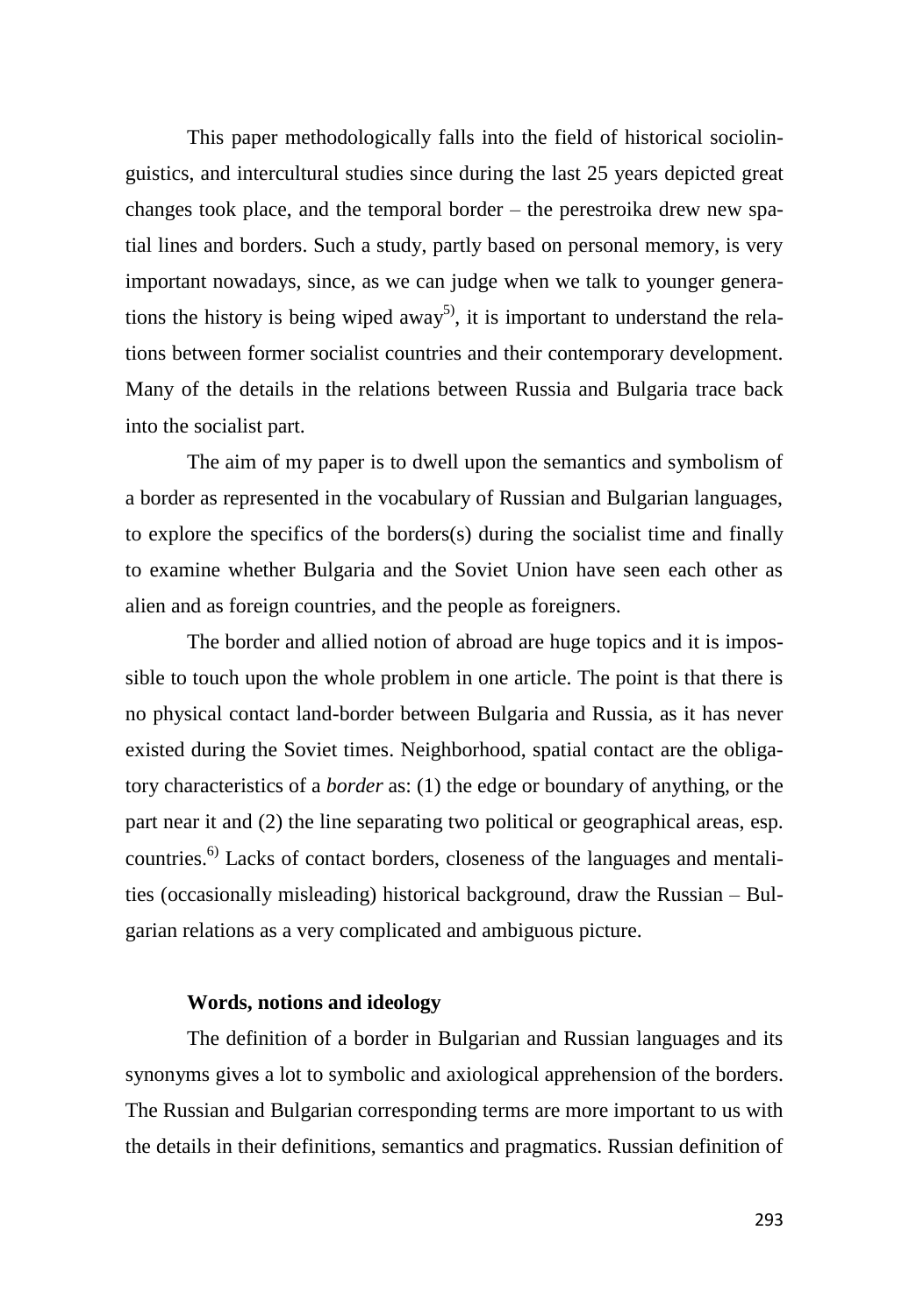*граница* "the border" makes accent on the idea of dividing the territories, 7) while the Bulgarian dictionaries underline the division of neighboring countries. 8) The Russian word for "abroad, (in, to) foreign countries" *заграница* (literally "behind the border") correlates with the Bulgarian words *задграница*, or *чужбина*. The second word gives a clue to the Russian – Bulgarian similarities and yet differences. Yes, there is the same word in Russian, but stylistically in the modern language it is different, it belongs to folklore and denotes a faraway country, not necessarily a foreign country. The Russian for "a foreigner" is *иностранец*, while the Bulgarian synonym is *чужденец*, which emphasizes the idea of "somebody else's" as opposed to "our own".<sup>9)</sup>

This opposition strongly alludes to ideology. One would suggest that the definition and the examples in the dictionaries of socialist period would include many ideologemes, but this is not true. At least the dictionaries do not give that much, just occasionally the examples of the word usage would be a quotation from the classics of Marxism-Leninism ("For an internationalist the question of a border is of second or even tenth importance", V. Lenin), or some facts of the biography of the Communist leaders ("Stalin achieved minimization of car export from the foreign countries"). The very socialist concepts of the border, the foreign countries and the foreigner are exclusively based on politics which is reflected in the Soviet art, as we can see in poems, films, pictures of that time. "The locked border", $^{10}$  guarders of the socialist borders, enemies and diversionists, etc are depicted in many songs and poems, which the Soviet people had to learn by heart from their childhood.<sup>11)</sup>

*Заграница* (Russian)*, задграница* (Bulgarian**)**, *abroad* developed into a mythologeme, even something more, this is a mythological semantic and symbolical field which corresponds with the division of the Universe into oppositions of "good-bad", "my own-somebody else's", "familiar-unfamiliar", "rich-poor", etc. While the official discourse emphasized the bad and negative features of the foreign countries ("Мир чистогана и коррупции, где все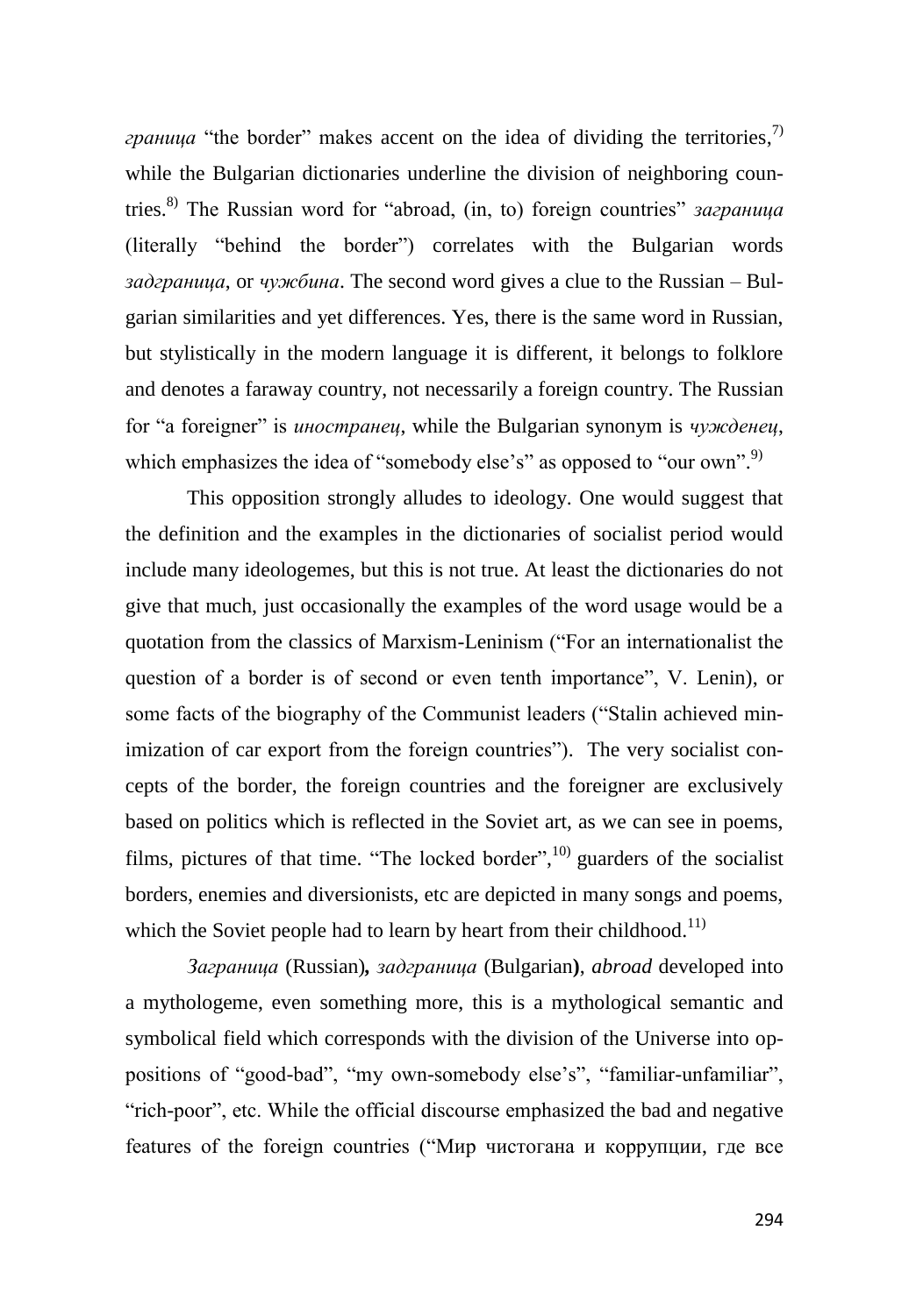продается и все покупается» (The world of money and corruption, where everything can be bought and sold", as Venedikt Erofeev describes in in his novel *"Moscow – Petushki"*), the non-official discourse regarded foreign countries very attractive. The metaphors – the iron curtain, the slang *за*  $\delta y$ *epom*<sup>12)</sup> – "behind the rock", as an obstruction, like the Berlin wall. Many people wanted and still want to go abroad.<sup>13)</sup> Going abroad was a dream of many Soviet peoples, and while the Western countries were visited by a very limited amount of people (mostly officials), the socialist countries were reached easier. One did not need an entry visa to go the countries of the socialist block, but the permission to leave the USSR, to cross the border was obligatory.

The countries which belonged to the socialist camp, were characterized by very strong and distinctive borders with the "Western capitalist world", while inside, especially between the republics of the USSR, the borders were less strict. So we can talk of ranking the borders according their ideological power. This hierarchy alludes to the hierarchy of the grade of foreignness alluded to every single country, see below.

In the case of my study the very question of the importance of a shared frontier is very important. When we talk of Soviet and Bulgarian life- whether the border was virtual, or it was real. In some cases the notion of border vanishes and Bulgarians and Soviets saw each other as brothers, even not as neighbors.

Needless to say, that these notions are very important from the point of view of politics, geography and ideology and in the times of total ideological change the very essence of the border is being conversed. The touristic boom after the perestroika affected first of all the destinations to the West, while Bulgaria is often chosen as the place for quiet residency in the old age.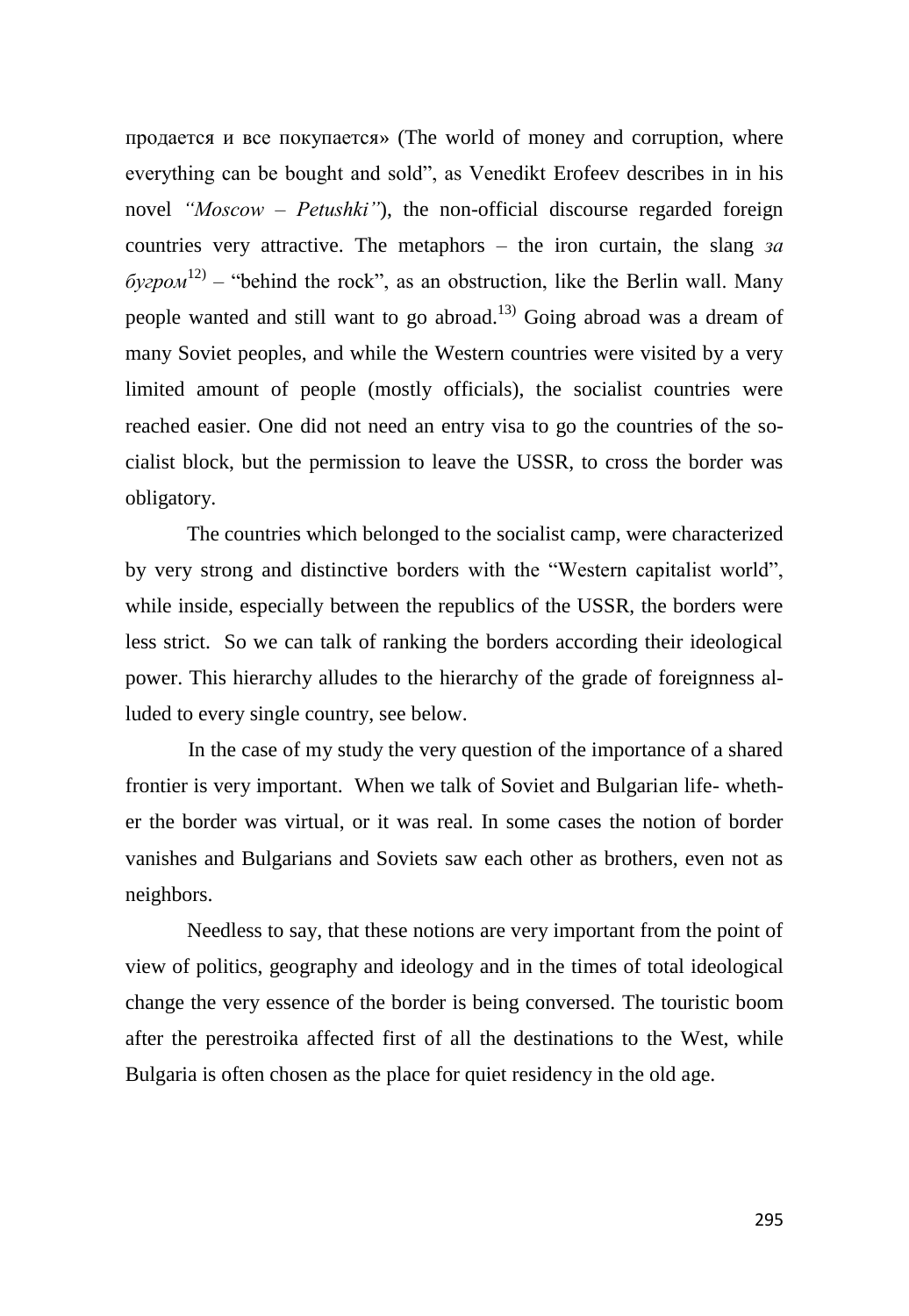# **Does the language and culture make a barrier in Russian – Bulgarian communication?**

#### *The roots for understanding*

The "feelings" towards a foreign language are very important, and in some cases they dominate over other reasons, as for example in the situation of choosing the country where to emigrate, like the case with the Russian emigration after the October revolution (Анастасова, 2005) and the choice of many Russians nowadays to spend much time in Bulgaria. A documental on Bulgaria with a commercial flavor and message shoot by Russians intends to attract people to buy apartments on the Bulgarian Black sea shore. It accentuates the closeness between the Russians and Bulgarians. The interviewee Vlad Nikolov argues, that there is no language barrier between them, there is no need in social adaptation, even the ABC is the same, Cyrillic. "The word Russophile is the most frequent in Bulgaria", - argues Vlad.<sup>14)</sup>

We can partly agree with these words of an advertising real-estate seller. Russia had always played a decisive role in the political, economical and cultural history of Bulgaria, and the Russian language took significant place in Bulgarian-Russian relations. The changes in the Bulgarian language in the era of socialism starting from the very first signs of the Soviet Russian influence have been studied by Bulgarian scholars (Андрейчин, 1952; 1957; Леков, 1953; Москов, 1964). For over 40 years Bulgaria was a member of the vast ideological union under Soviet (Russian) domination.<sup>15)</sup> This union has worked out its own language and rituals, which reflected the official ideology and influenced the languages and ritual systems of all the members of the socialist camp. The changes of the Russian language towards the newspeak by the end of the 40s, when Bulgaria joined the socialist camp were remarkable. The affiliated countries after the Second World War together with the doctrine, atheism, social values, etc. received ideological clichés and symbols "ready" for usage and copying. Bulgaria appeared to be one of the most loyal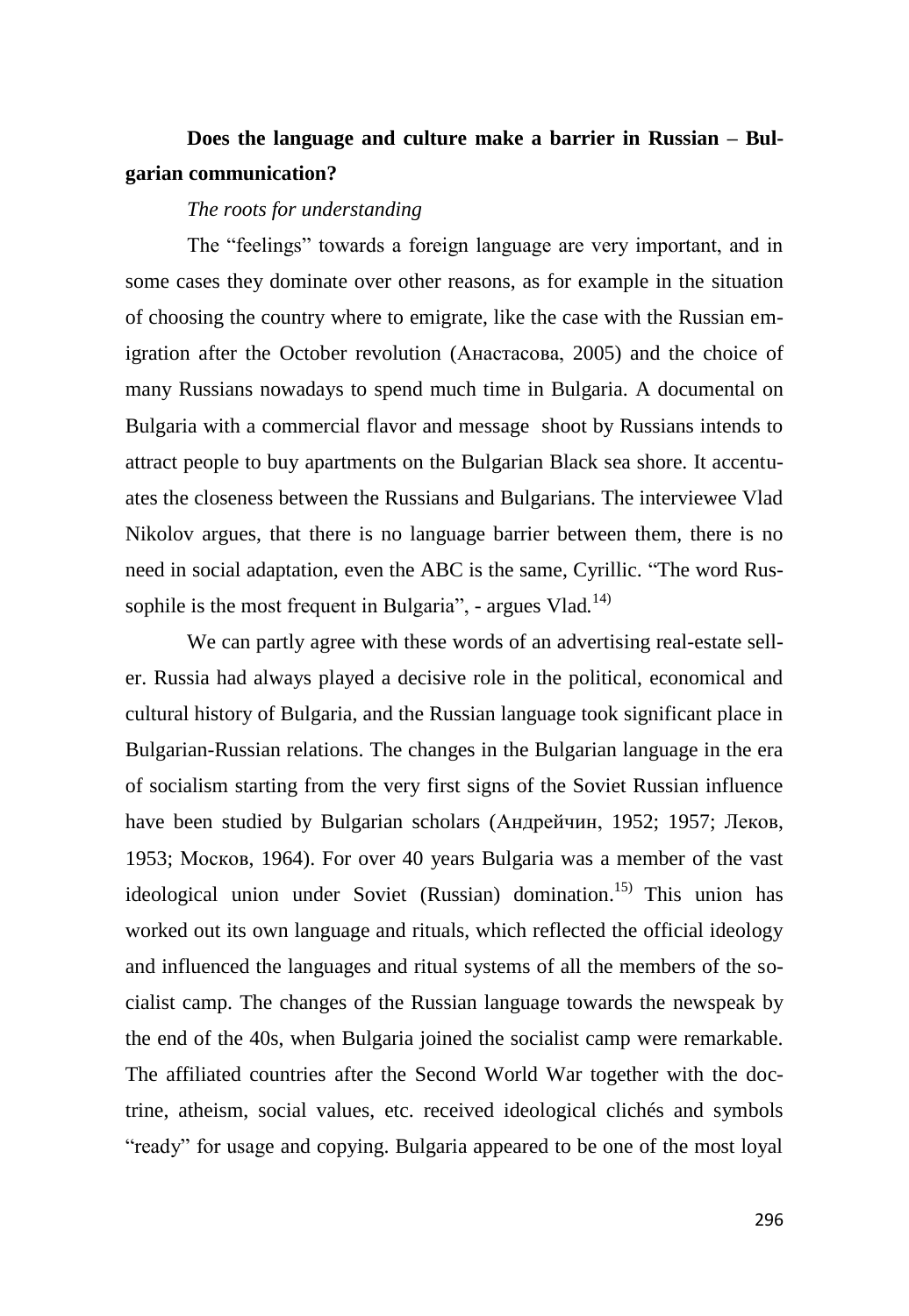socialist countries, having accepted the very language (in its broad sense) of the governing ideology.

The official discourse, the language of the newspapers was more or less comprehensive for the two peoples. It generated the simplified view on the Bulgarian language as Russian, but "spoiled" and slightly changed by adding the components *–ta* at the end of the words (like *страната*). 16)

Bulgarian language of the official documents of 60-70s imitates the Soviet langue de bois, e.g. the suggestion of the Central Committee of the Bulgarian Communist Party to join the USSR: $^{17)}$  "The discussions of the further rapprochement, and then cohesion of Bulgaria with the USSR are very vital now". Some of the passages remind ingenious George Orwell's statements, but over-simplified, with wrong logic interpretations: "People see the sovereignty as availability of food and dwelling. This is the sovereignty – happiness and well-being of the people. We are working for the people, not for the formal conditions". It reads that the cohesion will bring not dependence, but freedom. To paraphrase Orwell ("Freedom is slavery"), as to understand this document, we should say "Dependence is freedom".

Keeping in mind, that the aims of bringing up Bulgarian youth were mostly oriented towards brainwashing in the Soviet style with regard to all its semantic and logic ambiguity. Thus "boundless", "unlimited" love toward the USSR, the Communist Party of the USSR and the Soviet people should be congenital and well-perceived feature of each socialist worker; the friendship between Bulgaria and the USSR should grow and strengthen; Bulgarians are seen as part of the Soviet nation."<sup>18)</sup>

Four decades of such brain-washing imprint several generations and still leave marks in the Bulgarian mentality, politics and everyday life. The Soviet code is still there; occasionally it is seen through the memories of the Bulgarian socialist past, still very vital in Bulgarian society. This past is seen through very close relations and "unlimited" brotherhood with the USSR and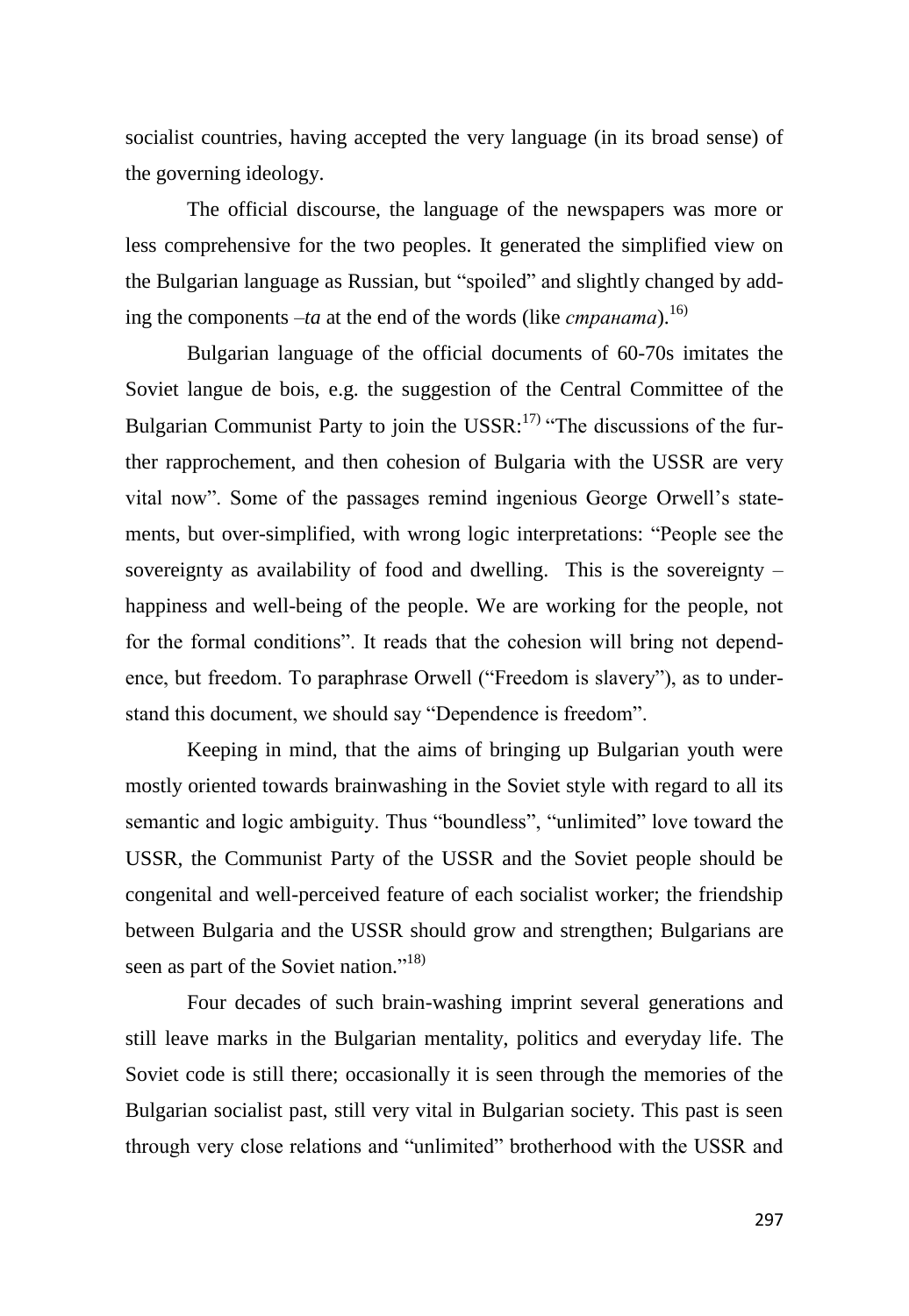its peoples. There were political jokes in these times "What will happen if Bulgaria join the USSR? There will be nothing, even tomatoes". This memory can be seen through many artifacts remembered from the Soviet times, but most from the structure of festive time, similar in the two countries. During the socialist time the Soviet ritual year has been a way mark for Bulgaria and other socialist countries. The ritual calendar of Bulgaria has been secondary and derivative from the one officially declared in the USSR. The Soviet Day of the October revolution was officially celebrated as a redlettered day. Apart from the Soviet holidays there was a set of red lettered or memorial days which alluded to the Socialist or revolutionary history of the country. The political "language" of the festivals was very close (Македонска, 1967).

Even during socialist times though Bulgarians had nice season festivals which were not official but really popular - March,  $1<sup>st</sup>$  marked the beginning of the spring and it was a must to exchange red and white threads tied together in a beautiful composition and wish a prosperous and healthy year. The Russians who had friends and colleagues in Bulgaria, all knew about that and regularly received red and white ornaments with a greeting card. Other non-formal customs and festivals have not been forbidden and persecuted. During the Socialist times the General Secretary of the Bulgarian Communist Party Todor Zhivkov appraised the folk New Year ritual *soorvakane* and every year pioneers would perform this custom in his residence.

### *The roots for misunderstanding*

When it comes to the everyday communication, though, barriers have often been there often there, mostly because of the fact that Bulgaria has its own Balkan borders, contacts and neighbors. The idea of Balkan linguistic Union, or League includes the idea of many common things in the Balkan countries. Of course, it relates to the language grammar and vocabulary, even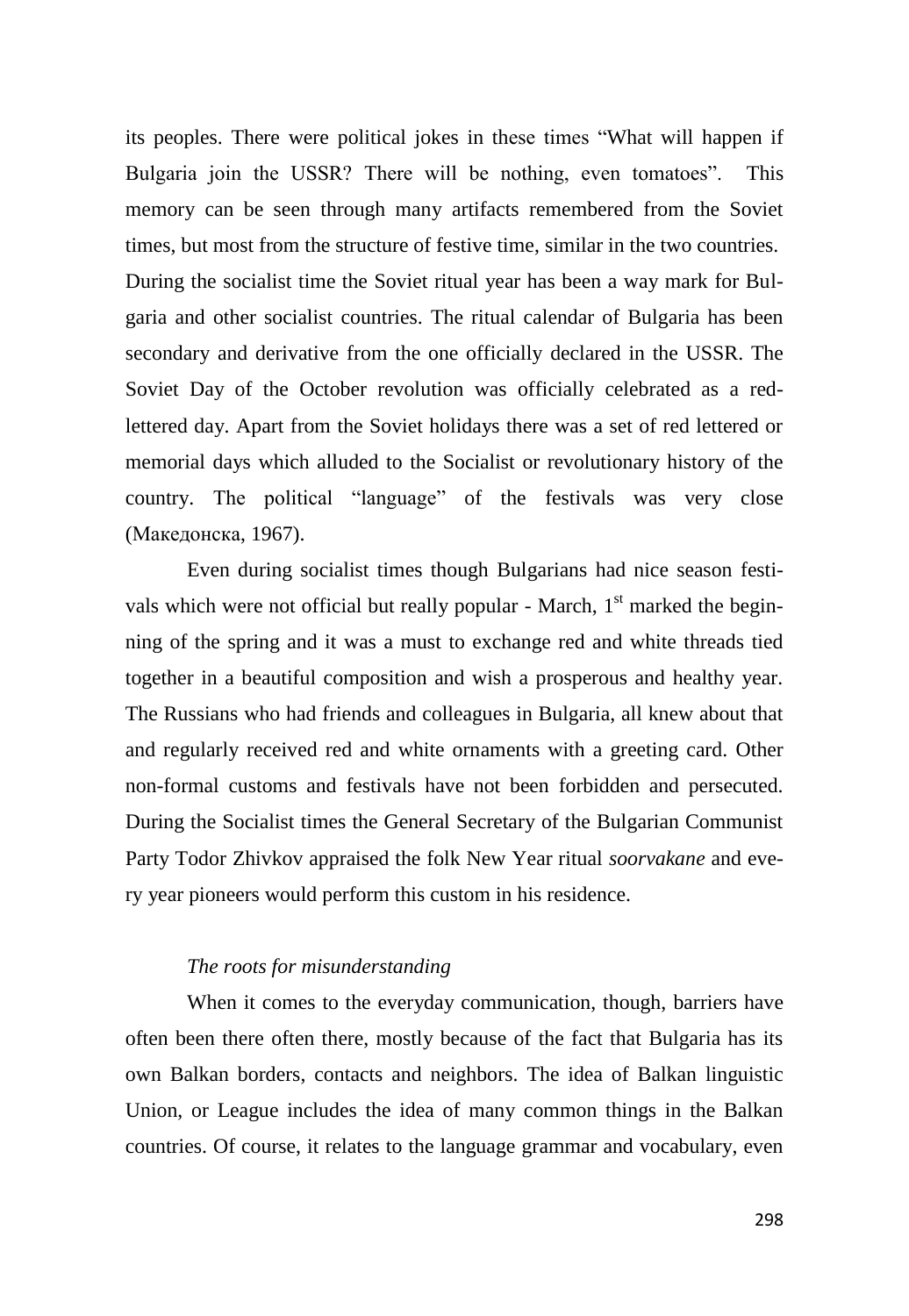intonation and the pitch of voices. This makes Bulgarian language very different from the other non-Balkan Slavic languages, including the Russian one.<sup>19)</sup>

The first acquaintance shows the huge differences behind the seeming Slavic similarities. Not to mention the opposite direction for gestures for 'Yes' and 'No', which impresses Russians (and other European peoples) and occasionally ruins the communication. Even the Slavic personal names are rather different – Bulgarian names *Petya*, *Vasya*, *Vanya* denote women, while in Russia they are men's names. Vice versa a Russian men's name *Slava* (short for *Vyacheslav*, *Rostislav*, etc.) in Bulgaria denotes a woman. Even similar proper names would have different short home names, e.g. *Margarita* in Bulgaria is never *Rita*, like in Russia, while *Nina* is the short for *Irina* in Bulgaria, but not in Russia. Bulgarian names have a bigger variety, very unofficial names – the short ones can be used as the official passport names (*Sashka*, *Katya*) which shocks Russians. There are many more differences in the meaning of Slavic words, like Bulgarian *направо* in Bulgarian means "straight" while in Russian "to the right", comp. Bulgarian *майка* (Russian 'T-shirt'), *стая* (Russian "a room')*,* etc.

The Balkan characteristics make Bulgarian very different from Russian language, but aligns it with other languages of the Balkan peninsula – the Greek, Albanian, Romanian, Serbian and Macedonian. We have also to keep in mind the 5 hundred years of Ottoman yoke which facilitated borrowing of many Turkish words in Bulgarian vocabulary; the multi-lingual situation in Bulgaria; close relations with neighbouring Balkan countries due to migration, etc. Turkisms (every  $60<sup>th</sup>$  word in Bulgarian speech is not Slavic, Стаменов, 2011, с. 78) and syntactic peculiarities make Bulgarian language difficult for understanding, as many Soviets reported and now the Russians, who reside now in numbers in Black sea resorts<sup>20)</sup> in Bulgaria, confirm it.

The situation is helped with the one-direction strategy – Bulgarians used to learn the Russian language, then after perestroika there was a gap of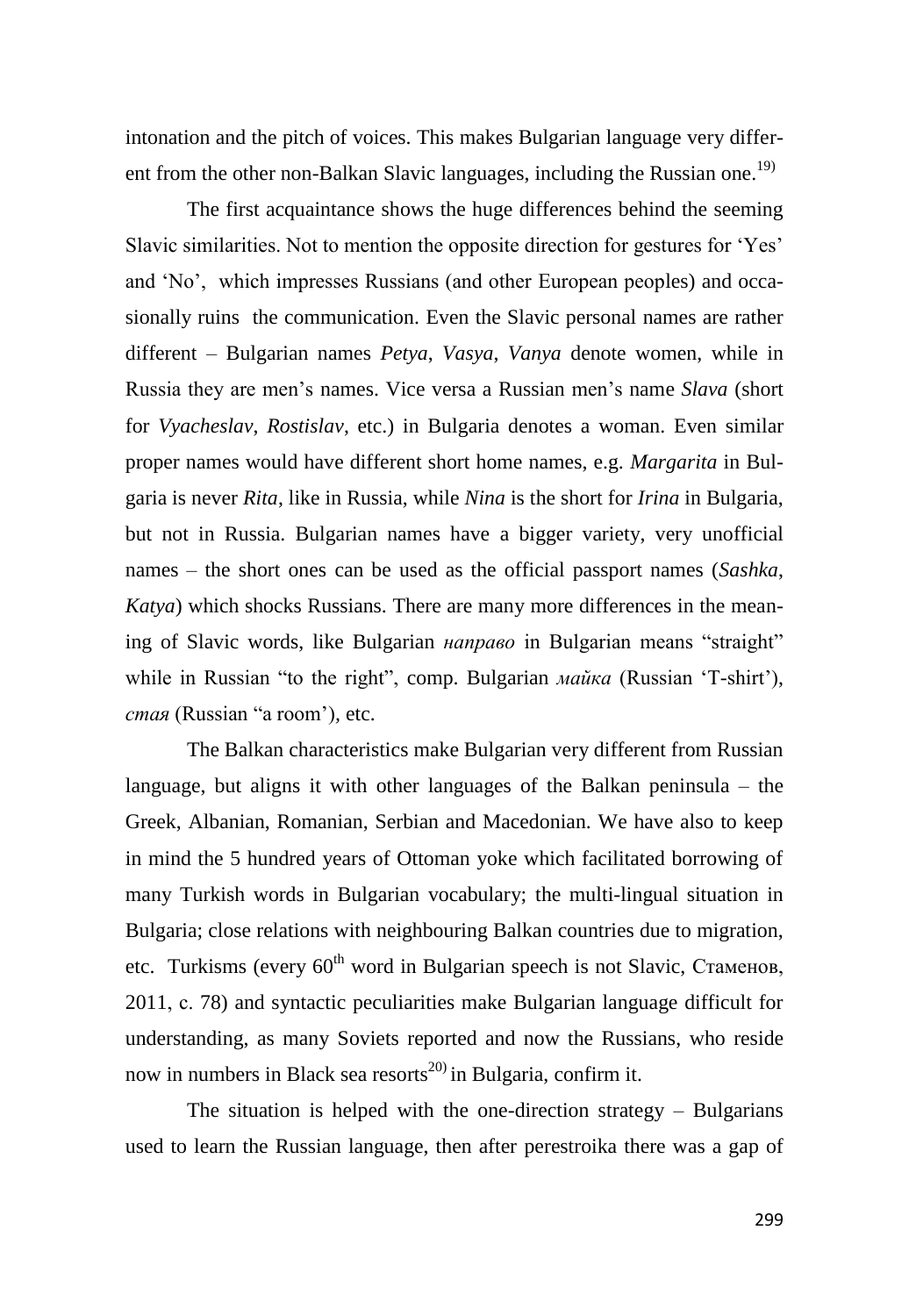10-15 years, and now due to commercial reasons the need for knowing Russian language has revived.

Nowadays Russian-Bulgarian communication can take place far from Russia and Bulgaria. Bulgarians, for example, often work as guides in many Spanish, Greek, Cyprus resorts, where many Russians go for vacations. The Russian language in these situations again gains the status of lingua franca, here the socialist language education helps a lot, in any foreign countries (Mустайоки, 2011). Usually those who have studied Russian during the Soviet times have a good command of the language. Протасова (2011) argues that the Russian language of the Bulgarian guide for Russians in Cyprus apart from several Bulgarian features, some strategies of poor vocabulary (synonyms, generalization, depiction in case of lack of a precise word) is excellent. The Russian language of younger generation, those who had to learn the language to work in the places of the "Small Russia" on the Black seashore, is very poor. It lacks synonyms, grammar. Occasionally the Russian and Bulgarian talk Bulgarian-Russian, while each member of the communications pretends he uses the "foreign" vocabulary.

## *Is Bulgaria a foreign country for Russians and vice versa?*

Among the socialist countries there was a hierarchy of their Westernization and freedom. On the top was Yugoslavia and Hungary, Poland and Czecho-Slovac republic, and Romania and Mongolia as the source of hard currency for "Beryozka" shops. For a specialist in Bulgarian studies like myself there was a long path of several interviews to obtain the permission to go to the country where the language I have been studying was spoken. Bulgaria was a launching pad for traveling to Western capitalist countries.<sup>21)</sup>

The prominent Russian writer Ljudmila Ulitskaya recollects of her first trip abroad: "I first went abroad to Poland in 1963 or 1964. Though is it is well known 'A hen is not a bird, and Poland is not abroad'. In the reality it did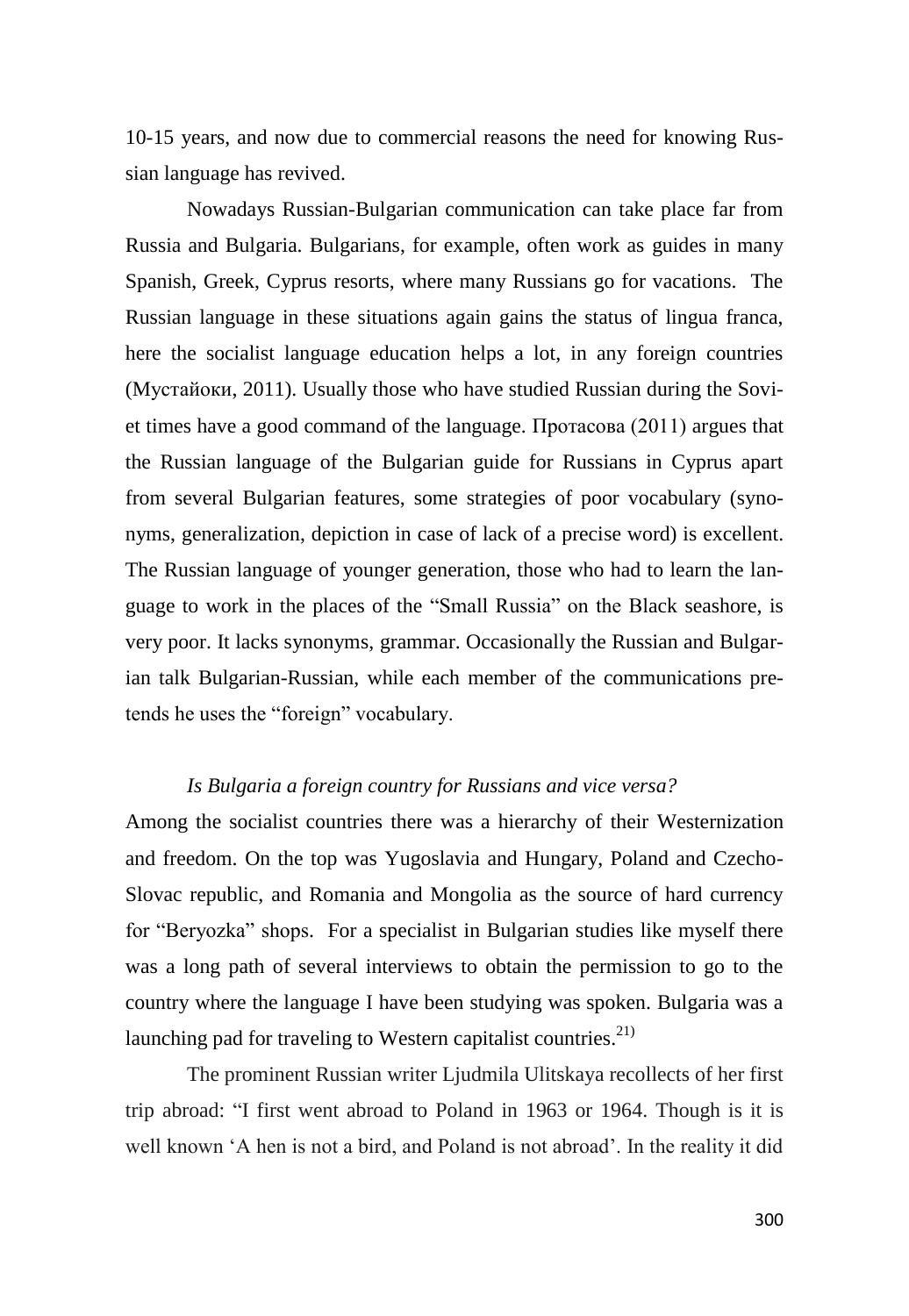look as a foreign country. We were eager to know Poland then, we tried to read Polish magazines, etc. My first real meeting with the West took place in 1986 when I went to the USA." 22)

There always has been an asymmetry in the relations between the USSR (Russia) and Bulgaria. The Soviet Union as a huge country with already three decades of Soviet rule when Bulgaria joined the Socialist camp. The USSR dominated, and the Russian language was lingua franca for millions of citizens of foreign socialist states. Still, Bulgaria was always in the Soviet media. It was also in minds of the Soviet citizens, since the labor, student and tourist and official delegations exchange was large. After the decay of the socialist camp, the situation has drastically changed. During the last twenty years the information from the two countries usually is almost zero, increasing when there is a real news event. The tourist destination is mostly oriented towards Bulgaria. In Bulgaria, during the last two years the interest towards Russia has been enlarged, because of the political and governmental problems which are associated through the socialist ideas with the USSR and the Russian communists. The Soviet past is still present in the mutual relations, but there are many innovations, too.

In the Soviet times Bulgaria was one of the closest to the USSR countries and by many peoples was taken as the sixteenth republic of the USSR. The famous joke went as "A hen is not a bird and Bulgaria is not abroad".<sup>23)</sup> The idea that Bulgaria is not a foreign country, or not 100% foreign country is still very popular, for example somebody is writing on the Facebook: «Хотя Болгария это не заграница, что это я» [Though Bulgaria is not a foreign country, what am I telling].<sup>24)</sup> From the other side, the USSR (Bulgarian *Sajuza* – the Union, the short for the USSR ) and Russia, and the Russian (Soviet) people are seen as brothers (the famous Bulgarian word *братушки* which denotes the Russians). This point is also ambiguous, and rather complex, since nowadays the historical relations between the countries which had official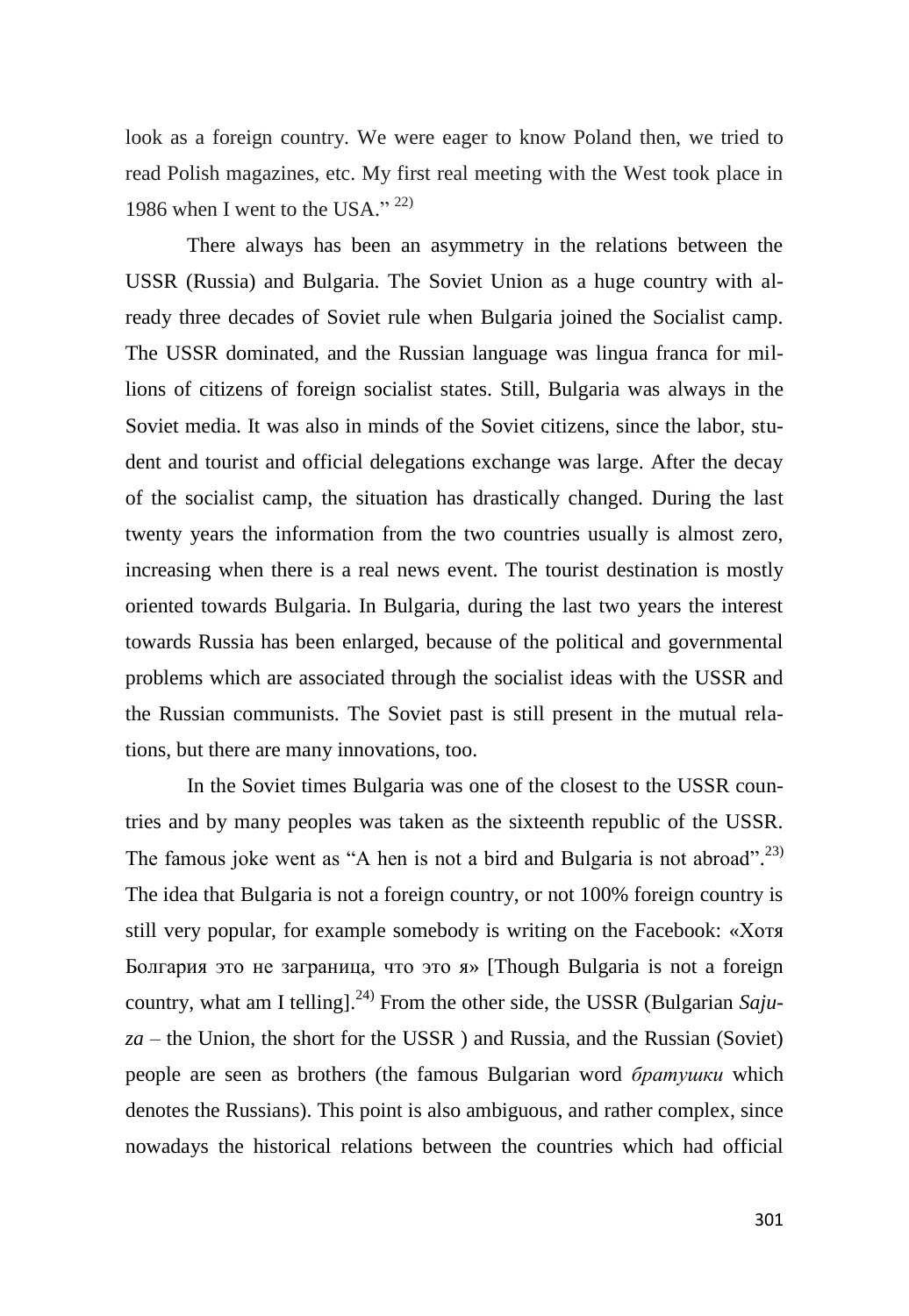versions of attitudes to the Russian-Turkish war and the Second World War is interpreted in pole evaluations. For example, Russians now say that Bulgaria was on the side of Germany during WW2, while Bulgarians do not hide their antipathy towards the Russians and their role during the Russians and the Russian-Turkish war. They also are critical towards the so called September revolution of 1944 and blame the Soviets for killing many Bulgarians. $^{25)}$ 

What the Soviet visitors could see in Bulgaria was less governmentally regulated, less officious. More Western culture was present – cinema, translated books, more pop-culture, fashion magazines. Western goods came from Yugoslavia. Bulgarian clothes were of special interest to the Russians. Fur coats, shoes, leather, children stock are still remembered as something luxurious for a Soviet man. "A trip to Bulgaria was possible through good connection, and a suede jacket bought there for 100 levs looked like a message from Jupiter", - writes Anton Krasovskiy on his page in Facebook (15.05.2014).

Bulgaria was a foreign country for the Soviet people, as well as the USSR was a foreign country for Bulgarians. In this context though the traditional oppositions as "socialist – capitalist, bourgeois", "just – unjust" and others were not that sharp, in spite of the fact that other contrapositions like "our own – somebody else's", "familiar – unfamiliar" remained relevant.

Furthermore, the everyday life – the food, alcohol<sup>26)</sup> and the cafes, hospitality, architecture are very different from the Russian. (Some of Bulgarians see common things with the Ukraine, back in the 1980s Kiev reminded my tourists Sofia because of the greenery and the streets.) The Soviet reception of Bulgaria as an easier, more colorful, country and younger, since the youngsters were seen in the street cafes. Bulgarian diet and the food differ from the Russian culinary habits. I realized that when I worked for the first time as a guide for a group of Bulgarians and they urged desert after the lunch – which is not a must for a Russian.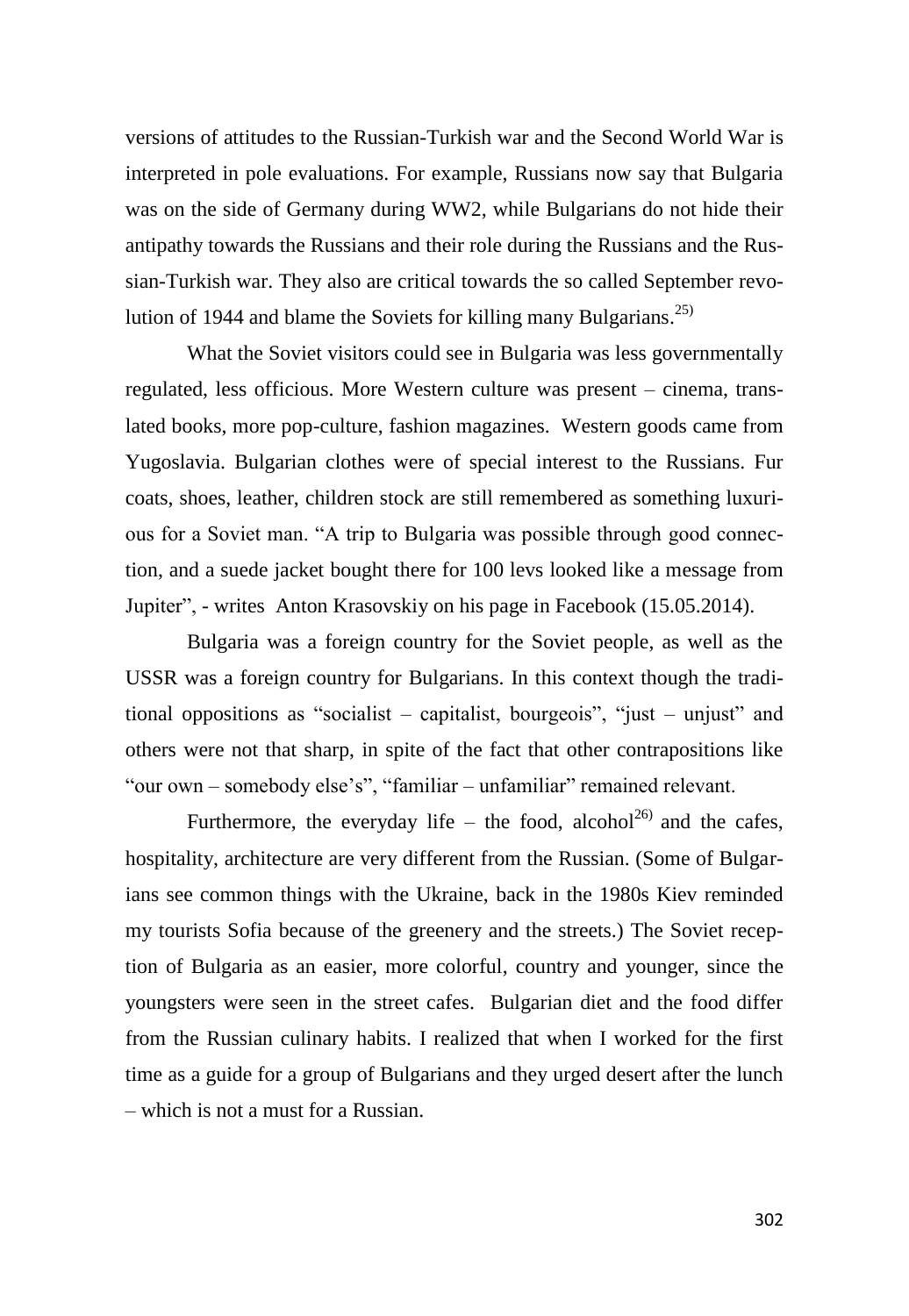### **Conclusion**

Today the Russian Federation is steadily going 'Back to the USSR'. The borders of the country are being re-examined, the former Soviet Republics are seen as "our own, the Russian". Meanwhile, the former Soviet republics and the socialist countries see their development in getting away from Russia, and the Ukrainian example is quite impressive. Many things which happen now are seen as purely imitational – various samples are being imported from the Eastern or Western practices, from pre-revolutionary Russia, or the Soviet times. This is "somebody else's experience", as show some scholars. They argue that imitation is the obligatory stage in education, it is the first step towards producing something "our own", new. But, it is positive. if the imitation leads to creative work. when it is imitation for imitation sake – it is not productive and positive (Шар-Чудновская, 2009).

It is valid for the contemporary relations between Russian and Bulgaria. Needless to say those in Bulgaria as well as in Russia the society is ideologically divided into those who appreciate the socialist era, remember and appraise it, and those who do not stand it. This is a relevant issue for reception of the two countries as foreign, or not. The situation is much more complicated than just having two groups. In Bulgaria, we can talk about Sovietophiles and Sovietophobes as well as about Russophiles and Russophobes.

Occasionally one can read a message like "We are not against Russia, we are against communism which is still present in our country", $27$  but still in many spheres it is so difficult or just impossible to draw a line between the Russian and the Soviet. Now Russian is a synonym for Soviet and socialism for many Bulgarians. This is obvious in the contemporary political oppositional discourse. The famous Bulgarian politician Sergey Stanishev (half-Russian, half-Bulgarian) is accused of being pro-Russian and pro-Communist.<sup>28)</sup> We will not discuss this question here, because of its ambigui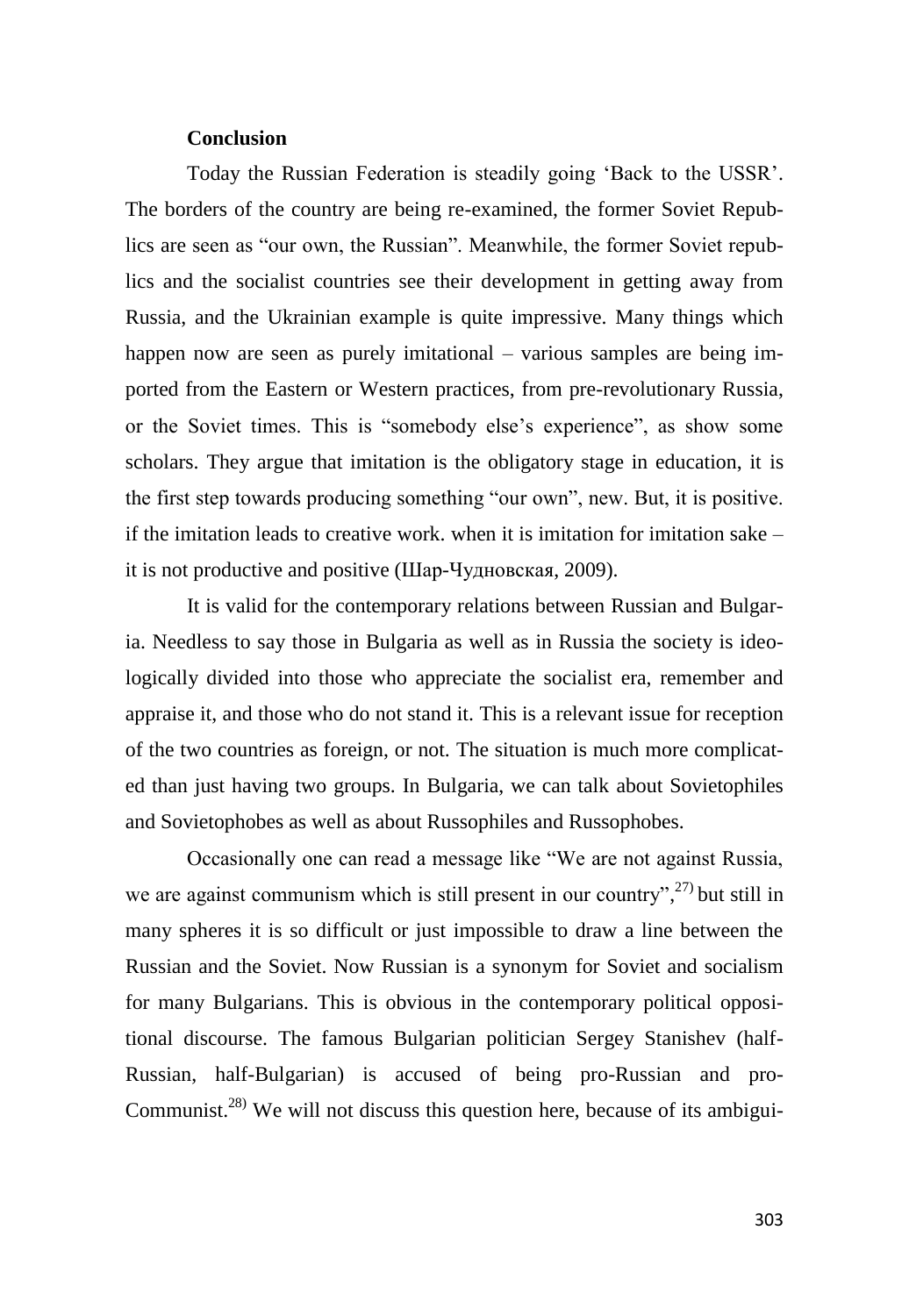$ty^{29}$  and its development – since the events the Ukraine add indistinctness in the post-Soviet-Bulgarian relations.

**Acknowledgements.** The article is written with the financial support of the Russian Foundation of Humanities, project N 14-04- 00546a. I am grateful to Professor Margarita Karamihova for fruitful ideas and editorial work.

#### **NOTES**

1. To avoid ambiguity and errors of terms I will use the English words *border, boundary* and *frontier* as synonyms.

2. [https://www.uef.fi/douments/1019717/0/UEF\\_ABS-](https://www.uef.fi/douments/1019717/0/UEF_ABS-Booklet_Final.pdf/6023391a-f0ff-453e-8e85-90198a8cc9bd)[Booklet\\_Final.pdf/6023391a-f0ff-453e-8e85-90198a8cc9bd](https://www.uef.fi/douments/1019717/0/UEF_ABS-Booklet_Final.pdf/6023391a-f0ff-453e-8e85-90198a8cc9bd)

3. <https://www.facebook.com/konstantin.voneggert?fref=ts>

4. Second language acquisition requires good knowledge communicative skills and vast extra-linguistic field of knowledge. This can be obtained mostly in real communication (nowadays partly in the virtual ones), which during the era of "the iron curtain" was not possible. Even the best Soviet translators, who would know by heart the language and the vocabulary of Dante, Shakespeare, Guy de Maupassant, etc. would not know how to communicate in everyday situation.

5. When lecturing and alluding to Soviet times we recommend the students encyclopedias and monographs, because they do not have a clue what we are talking about (Сарнов, 2002; Душенко, 2005; Мокиенко & Никитина, 1998; Kupina, 1995; 2009; Вейсс, 2000).

6. *The Concise Oxford Dictionary of Current English*, London, 1995.

7. *Толковый словарь русского языка*. Москва, 2009.

8. *Речник на българския език: том 1*. София, 1977.

9. Interestingly to note, that in the Slavic languages, including Bulgarian and Russian, this opposition is easy to express with corresponding words "свой – чужой", while in other languages suitable words are lacking.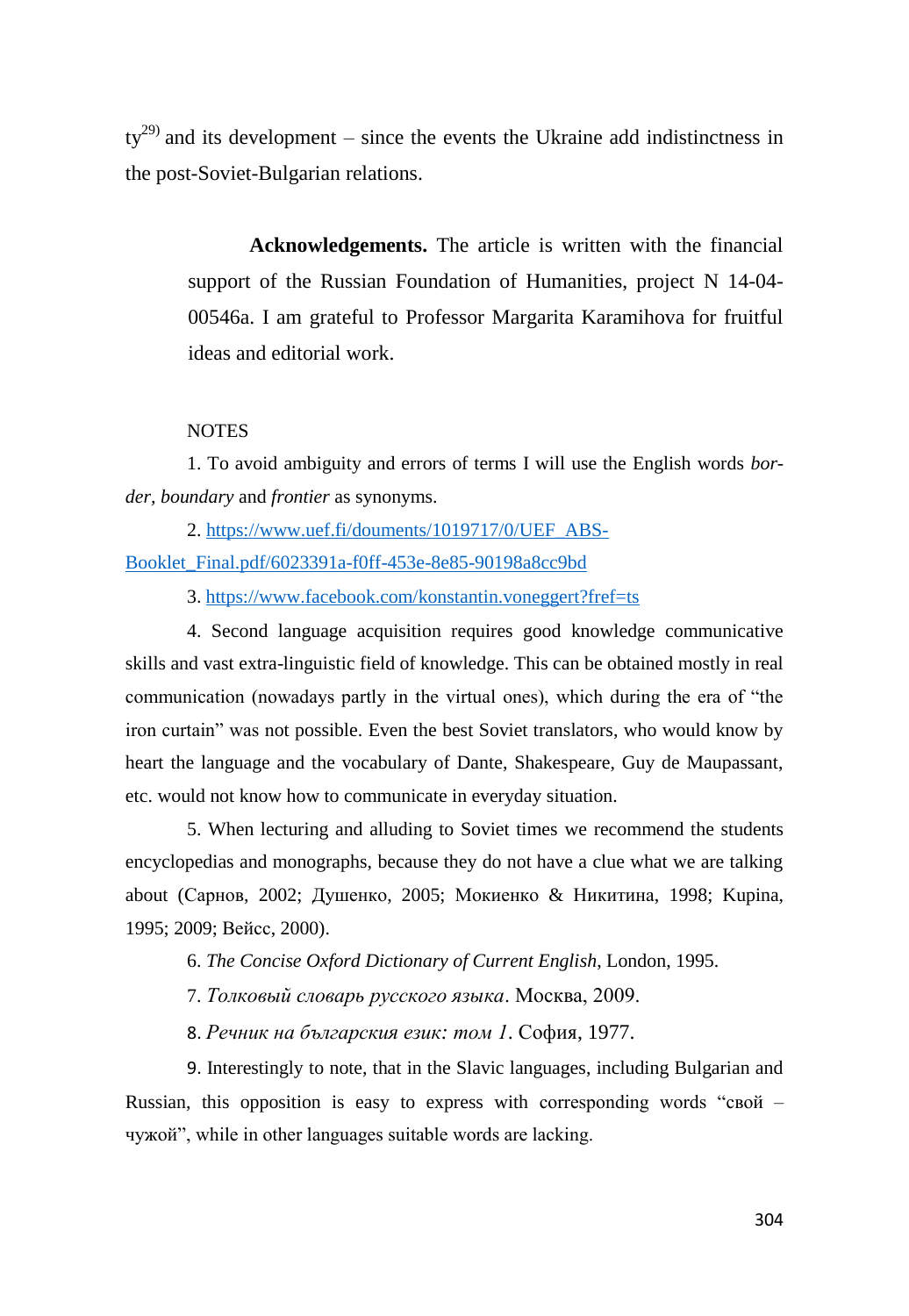10. Compare the Soviet movie "The locked frontier" (1938), etc. (Душенко, 2005, p. 453).

11. Those texts usually praise the heroes and their heroic deeds, like Sergey Mikhalkov's famous poem "В глухую ночь" ("In the night"), the Soviet song on the border patrol soldiers "On the banks of the river of Amur".

12. The expression *За бугром*,*за бугор, из-за бугра* (literally "behind the hill") which is a slang for 'abroad' (=заграницей, TSRY: 64) was activated after the Perestroika, since late 1980s, cf. *Правда, они там «за бугром» немного оторвались от нашей действительности* [Though abroad they have forgotten a bit our reality] (Радзинский, 2007).The examples are taken fro[m www.ruscorpora.ru.](http://www.ruscorpora.ru/)

13. There are many jokes about the Russians' attitude to the trips abroad, e.g. "The Russian are dreaming about two things: to drive away not Russians from Russia and to live abroad". Another joke alludes to the Brezhnev's time: "A movie star came to the USSR and asked Brezhnev to open the borders for the Soviet citizens. He replied: "So you are eager to stay alone with me?"

15. For the notion of ideological language union during the Soviet times and the process of its disintegration - see Седакова (2008).

16. The seeming simplicity of Bulgarian was a frequent reason for students to choose it as their third language. It was and still is a common place in discussing the Bulgarian language with the Russian people, who have not tried to communicate with a Bulgarian who does not speak Russian. The fact is that the Bulgarians better understand Russians than vice versa.

17. Historical facts confirm that the Communist Party and personally the General Secretary Todor Zhivkov made official application to the Soviet government and its leaders (Nikita Khrushchov at that time) to be accepted in the premises and state structure of the USSR. Nikita Khruschov did not support this application. Not long time ago the Bulgarian documents were published, as the President of Bulgaria Rossen Plevneliev said that this act was the worst treason of the country was this willing to become  $16<sup>th</sup>$  republic of the USSR. Thus the archival materials were open to the public discourse and they showed that the leaders of the Bulgarian Communist Party all voted "Bulgaria to be presented to the USSR".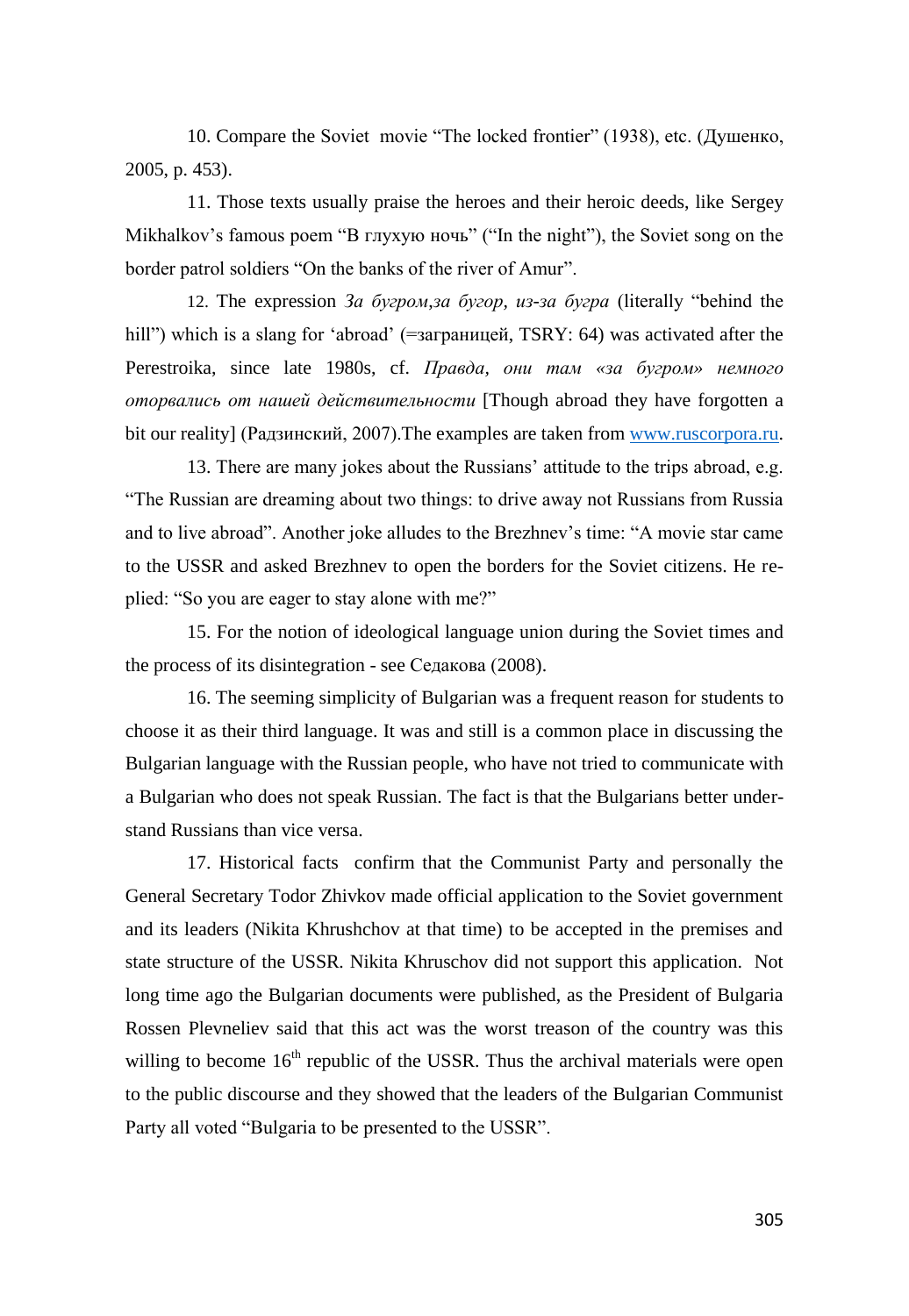18.[https://www.facebook.com/frujinblog/photos/a.1402528226674778.1073741828.](https://www.facebook.com/frujinblog/photos/a.1402528226674778.1073741828.1396528177274783/1407358592858408/?type=1) [1396528177274783/1407358592858408/?type=1](https://www.facebook.com/frujinblog/photos/a.1402528226674778.1073741828.1396528177274783/1407358592858408/?type=1)

19. Sedakova, I. The image of the Russian language in Bulgaria in the light of linguistic and other unions. *Colloquia Balkanica,* Warszawa (in print).

20. These communications are now very intense, because many Russians have bought real estate in Bulgaria. Bulgarians now have to talk Russian because of commercial, not ideological as before, needs. The Russian language turned into one of official languages in some Bulgarian recreational regions [\(http://www.tass](http://www.tass-press.ru/c4/352704.html.%2015.11.2013)[press.ru/c4/352704.html. 15.11.2013\)](http://www.tass-press.ru/c4/352704.html.%2015.11.2013).

21. There was an ordinance that before to go to a Western country one has to visit at least one socialist country.

22. <http://www.colta.ru/articles/90s/3758>

23. Same joke was used for Mongolia. In spite of the fact that Mongolia was very poor, and there were no capitalist goods in this country, the person on a business trip was paid by checks, which he could use to buy in Russian "Beryozkas" clothes and goods of excellent quality.

24. <https://www.facebook.com/stella.ivanov.3?fref=ts>

25. Some comments are very hostile, e.g. "enough with the propaganda on the fraternal friendship and Slavic relationship. We see, how Slavic brothers are being slaughtered in the Ukraine. The interest of Russia is not to keep on the international agreements and to overtake the neighboring territories of the states with Russian minorities,

[http://www.dnevnik.bg/bulgaria/2014/08/26/2368889\\_ministerstvo\\_na\\_otbranata\\_ofi](http://www.dnevnik.bg/bulgaria/2014/08/26/2368889_ministerstvo_na_otbranata_oficialno_obiavi_rusiia_za/) [cialno\\_obiavi\\_rusiia\\_za/](http://www.dnevnik.bg/bulgaria/2014/08/26/2368889_ministerstvo_na_otbranata_oficialno_obiavi_rusiia_za/)

26. The Russian way of drinking strong alcohol – the whole glass, impressed Bulgarians. They call it *наекс*and comment that Russians are drinking like that.

27.[http://www.plovdiv-online.com/plovdiv/item/49275-m%D0%B0gwosnitzi](http://www.plovdiv-online.com/plovdiv/item/49275-m%D0%B0gwosnitzi-pr%D0%B0sht%D0%B0t-bsp-v-nebitieto)[pr%D0%B0sht%D0%B0t-bsp-v-nebitieto](http://www.plovdiv-online.com/plovdiv/item/49275-m%D0%B0gwosnitzi-pr%D0%B0sht%D0%B0t-bsp-v-nebitieto)

28. See an "anti-Stanishev" essay alluding to his "Russianness" and affiliation with socialism in a very negative way:

<http://www.svobodata.com/page.php?pid=12422&rid=20>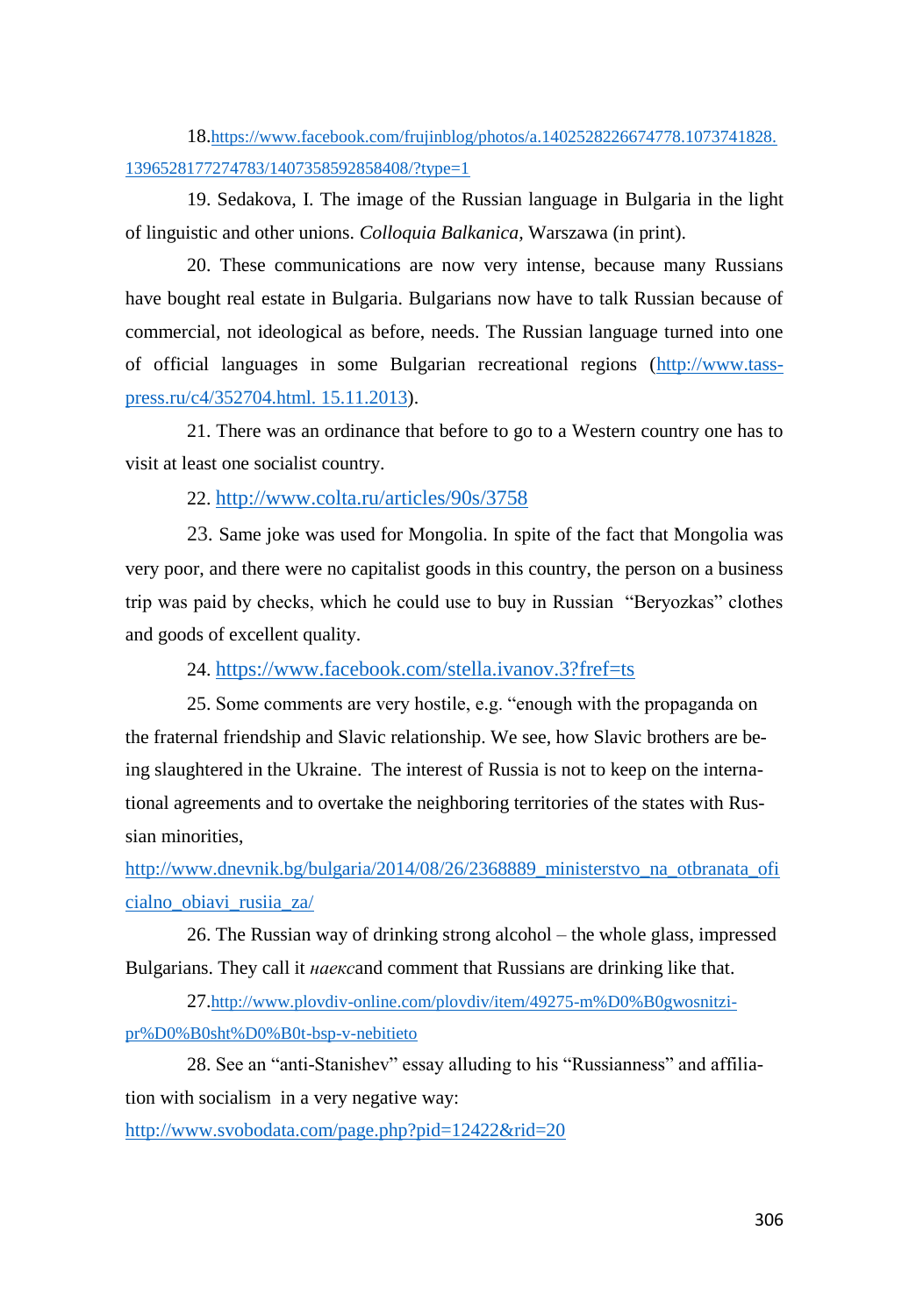29. The definitions and the very concepts of the 'Russian' and 'Soviet' have been thoroughly studied be academic scholars in many discourses (Kamusella, 2012). Still, even in Russia *русский* and *российский* remain vague notions.

#### REFERENCES

- Kamusella, T (2012). The Change of the name of the Russian language in Russian from Rossiiskii to Russkii: did politics have anything to do with it. *Acta Slavica Iaponica*, *32*; 73-96.
- Анастасова, E. (2005). Руснаци (сс. 156-191). В: Кръстева, А. (Ред.). *Имиграцията в България.* София: Международен център за изследвамв на малцинствата и културните взаимодействия.
- Андрейчин, Л. (1952). Ролята на руския език в развитието на съвременния български книжовен език. *Български език*, №3-4, 173-182.
- Андрейчин, Л. (1957). По въпроса за ролята на руския език от съветската епоха за развоя на съвременния български език. *Български език,* № 5, 452-455.
- Вейсс, Д.. (2000). Новояз как историческое явление (сс. 539-555). В: Гюнтер, Х. & Добренко, Е. (Ред.). *Соцреалистический канон*. Санкт-Петербург: Академический проект.

Душенко, К.Б. (2005). Словарь современных цитат. Москва: Эксмо.

- Купина, Н.А. (1995). *Тоталитарный язык: словарь и речевые реакции*. Екатеринбург: Изд. Урал. ун-та.
- Купина, Н.А. (2009). Советизмы: к определению понятия. *Политическая лингвистика*. № 2 (28), 35-41.
- Леков, И. (1953). Новият производствени обществено-политически живот и речникът на българския език. *Език и литература*, № 5, 311-317.